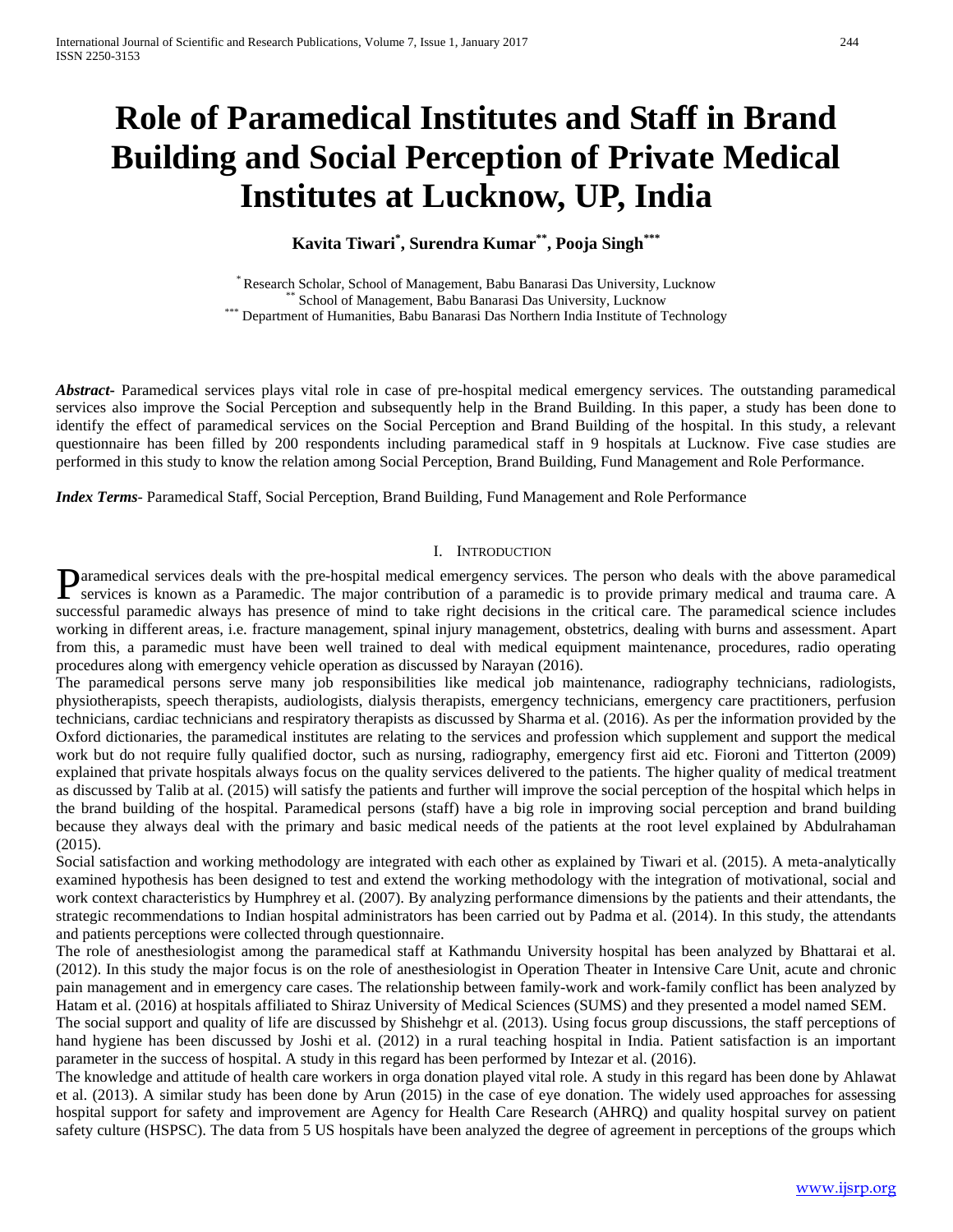are identified later in Boan et al. (2012). The perception of patients and their satisfaction are well studied by Andrabi et al. (2015). They studied the case of quality care at hospital in Srinagar, India. The student perceptions in paramedical area are studied by Anandhasayanam et al. (2015) which is based on BMI, diet and social habits.

# II. PROPOSED STUDY

The objectives are as follows;

- 1. To study the Social Perception of their Role Performance based on various programmes and procedures carried out by Private Medical Institutes
- 2. To study the Social Perception of the Society towards the Brand Building efforts of the private hospitals.
- 3. To study the importance of fund management for Brand Building by private Medical Institutes concerning paramedical services.

# III. RESULT ANALYSIS

## *A. Reliability Analysis*

The space saver method is used for reliability analysis. In this method, the covariance matrix is not used in the analysis. Total number of cases=200 Number of items=20 Cronbach's Alpha=0.863

| S.             | Variable Name        | Total | Frequency of 1 |      | Frequency of 2 |      | Frequency of 3   |                  |
|----------------|----------------------|-------|----------------|------|----------------|------|------------------|------------------|
| No             |                      | No.   | Count          | $\%$ | Count          | $\%$ | Count            | $\%$             |
|                |                      |       |                |      |                |      |                  |                  |
| 1              | PatientSatisfaction1 | 200   | 179            | 89.5 | 21             | 10.5 | $\Omega$         | $\Omega$         |
| $\overline{2}$ | PatientSatisfaction2 | 200   | 179            | 89.5 | 21             | 10.5 | $\overline{0}$   | $\Omega$         |
| 3              | PatientSatisfaction3 | 200   | 160            | 80   | 40             | 20   | $\boldsymbol{0}$ | $\Omega$         |
| $\overline{4}$ | Fund1                | 200   | 176            | 88   | 20             | 10   | $\overline{4}$   | $\overline{2}$   |
| 5              | HospitalPromotion    | 200   | 180            | 90   | 20             | 10   | $\mathbf{0}$     | $\boldsymbol{0}$ |
| 6              | Fund <sub>2</sub>    | 200   | 179            | 89.5 | 21             | 10.5 | $\overline{0}$   | $\Omega$         |
| 7              | Fund <sub>3</sub>    | 200   | 166            | 83   | 20             | 10   | 17               | 7                |
| 8              | Salary               | 200   | 174            | 87   | 20             | 10   | 6                | 3                |
| 9              | HospitalEnv          | 200   | 158            | 79   | 42             | 21   | $\boldsymbol{0}$ | $\overline{0}$   |
| 10             | AdditionalFac        | 200   | 154            | 77   | 46             | 23   | $\Omega$         | $\Omega$         |
| 11             | CarrerDev            | 200   | 157            | 78.5 | 43             | 21.5 | $\boldsymbol{0}$ | $\Omega$         |
| 12             | EducationExp         | 200   | 155            | 77.5 | 45             | 22.5 | $\boldsymbol{0}$ | $\overline{0}$   |
| 13             | <b>NurseCare</b>     | 200   | 152            | 76   | 48             | 24   | $\overline{0}$   | $\Omega$         |
| 14             | MachinaryHos         | 200   | 150            | 75   | 40             | 20   | 10               | 5                |
| 15             | EmergencyMedTreat    | 200   | 158            | 79   | 42             | 21   | $\Omega$         | $\Omega$         |
| 16             | Ambulance            | 200   | 149            | 74.5 | 51             | 25.5 | $\boldsymbol{0}$ | $\boldsymbol{0}$ |
| 17             | AmbulanceUltraModern | 200   | 140            | 70   | 60             | 30   | $\boldsymbol{0}$ | $\Omega$         |
| 18             | <b>NoPrameStaff</b>  | 200   | 138            | 69   | 60             | 30   | $\overline{2}$   |                  |
| 19             | ListeningEar         | 200   | 128            | 64   | 72             | 36   | $\overline{0}$   | $\mathbf{0}$     |
| 20             | LabTest              | 200   | 170            | 85   | 20             | 10   | 10               | 5                |

# **TABLE-1 FREQUENCIES OF VARIABLES**

The experiments are carried out using the SPSS software. Regression tests are performed to investigate the proposed model. The data is collected from 200 respondents from different paramedical institues and private medical institutes. The study is all around the four variables; Role Performance, Perception of the Society, Brand Building and Fund Management. Role Performance indicates the dedication of paramedical staff towards their assigned duties. Social Perception is the perception received by the patients and their attendants about the medical care provided by the hospital in all aspects. Brand Building covers all the operations which are concerned with the improvement of hospital brand. Fund Management is related to all the efforts used to manage the funds and expenditures effectively.

# *3.2 Study & Findings I*

The study shows the relationship between Role Performance and Social Perception. The Role Performance is treated as independent variable and Social Perception is the dependent variable. Role Performance variable is computed using variables Nurse Care,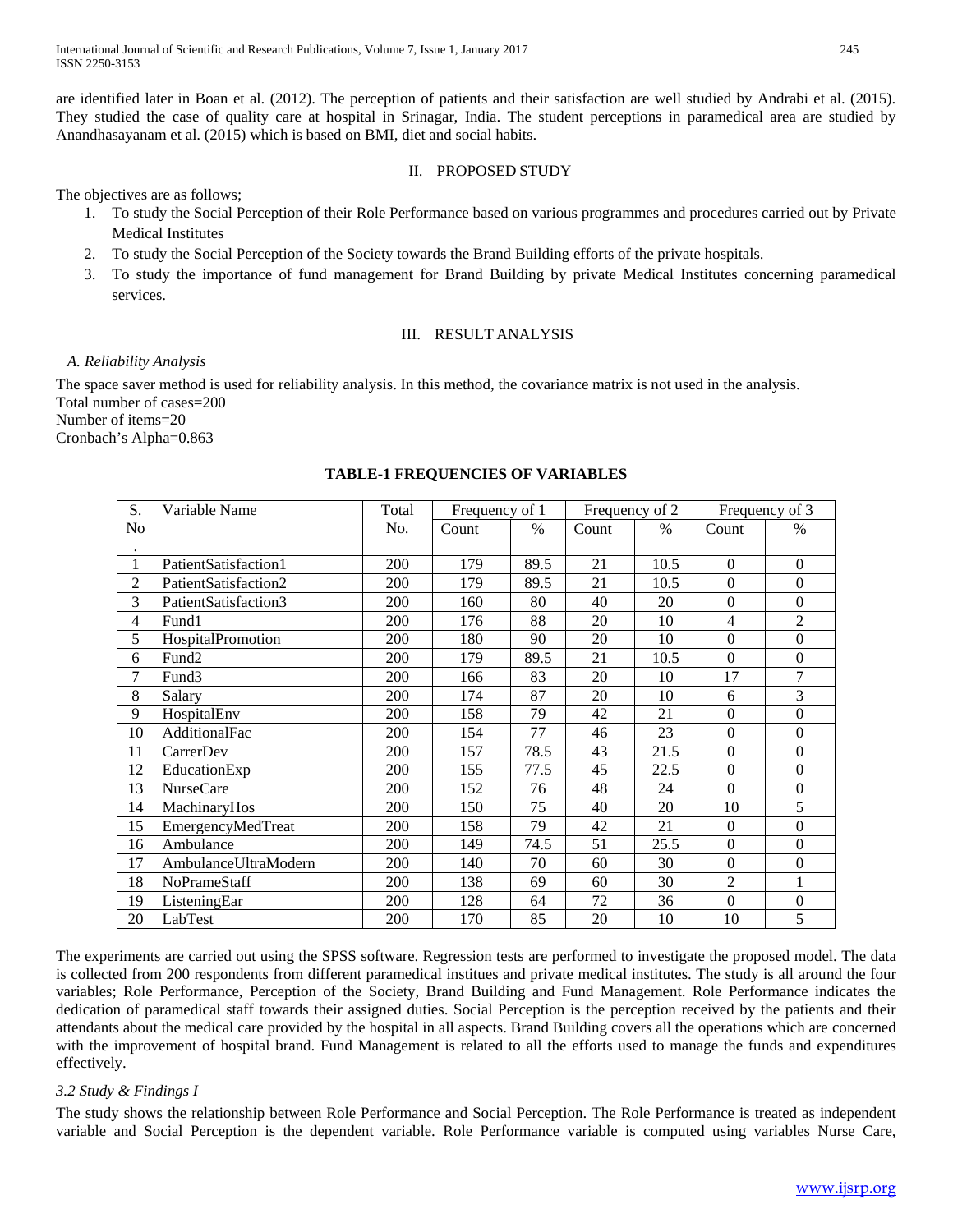Emergency Medical Treatment, Ambulance, Listing Ear and Lab Test. However, the Social Perception is computed using Patient Satisfation 1, Patient Satisfation 2, Patient Satisfation 3, Machinary at Hospital and Hospital Environment.

|                                    | TABLE 2 MODEL SUMMARY: REGRESSION EXPERIMENT                              |  |  |  |  |  |  |  |
|------------------------------------|---------------------------------------------------------------------------|--|--|--|--|--|--|--|
|                                    | Model<br>Std. Error of the Estimate<br><b>Adiusted Rsquare</b><br>Ksquare |  |  |  |  |  |  |  |
| 0.930<br>J.864<br>J.863<br>0.77246 |                                                                           |  |  |  |  |  |  |  |

|       | TABLE 3 ANNOVA MODEL |                |     |             |          |              |  |  |  |
|-------|----------------------|----------------|-----|-------------|----------|--------------|--|--|--|
| Model |                      | Sum of squares |     | Mean Square |          | Significance |  |  |  |
|       | Regression           | 750.409        |     | 750.409     | 1257.600 | .000         |  |  |  |
|       | Residual             | 118.146        | 198 | 0.597       |          |              |  |  |  |
|       | Total                | 868.555        | 199 |             |          |              |  |  |  |

# TABLE 3 ANNOVA MODEL

## TABLE 4 COEFFICIENT<sup>a</sup>

| Model |             | <b>Unstandardized Coefficients</b> |            | Standardized |        |              |
|-------|-------------|------------------------------------|------------|--------------|--------|--------------|
|       |             |                                    |            | Coefficient  |        | Significance |
|       |             | В                                  | Std. Error | Beta         |        |              |
|       | (Constant)  | 1.209                              | 0.208      | 0.930        | 5.807  | 0.000        |
|       | Role        | 1.993                              | 0.056      |              | 35.463 | 0.000        |
|       | Performance |                                    |            |              |        |              |

The relation is explained with following equation given below.

# *SocialPerception* = *Cons* + *B* × *RolePerformance*

## *3.3 Study and Findings II*

In this study, Social Perception is treated dependent variable and Role Performance & Brand Building are the independent variables. Social Perception and Role Performance variables are same as defined in the study I. However, Brand Building variable is computed using variable Hospital Promotion, Additional Facility, Carrer Development, number of Paramedical Staff and Ultra-Modern Ambulance, Machinary at Hospitals.

## TABLE 5 MODEL SUMMARY: REGRESSION EXPERIMENT

| Model | . .   | <b>R</b> square | $\cdot$ $\cdot$<br><b>R</b> square<br>Adjusted | Estimate<br>std.<br>of the<br>Error |
|-------|-------|-----------------|------------------------------------------------|-------------------------------------|
|       | 0.956 | ባ 91⊿           | በ 013                                          | 61745<br>0.61                       |

| TABLE 6 ANNOVA MODEL |            |                |     |             |          |              |  |  |
|----------------------|------------|----------------|-----|-------------|----------|--------------|--|--|
| Model                |            | Sum of squares | Df  | Mean Square |          | Significance |  |  |
|                      | Regression | 793.449        |     | 396.724     | 1040.587 | 0.000        |  |  |
|                      | Residual   | 75.106         | 197 | 0.381       |          |              |  |  |
|                      | Total      | 868.555        | 199 |             |          |              |  |  |

## TABLE 7 COEFFICIENT<sup>a</sup>

| Model |                 | <b>Unstandardized Coefficients</b> |            | Standardized<br>Coefficient |        | Significance |
|-------|-----------------|------------------------------------|------------|-----------------------------|--------|--------------|
|       |                 |                                    | Std. Error | <b>B</b> eta                |        |              |
|       | (Constant)      | 0.269                              | 0.188      | 0.521                       | 1.430  | 0.154        |
|       | Role            | 1.117                              | 0.094      | 0.465                       | 11.886 | 0.000        |
|       | Performance     |                                    |            |                             |        |              |
|       | Brand           | 0.413                              | 0.039      |                             | 10.625 | 0.000        |
|       | <b>Building</b> |                                    |            |                             |        |              |

The defined relation is expalined by the equation given below.

*SocialPerception* =  $Cons + B_1 \times RolePerformance + B_2 \times BrandBuilding$ 

# *3.3 Study and Findings III*

This study investigates the relation between two variables Brand Building and Fund Mangement. Here, Brand Building is the dependent variable and fund management is the independent variable. Fund Managent is derived from 3 fund variables which are gradually related to improving the paramedical services, machinery improvement and training of paramedical staff.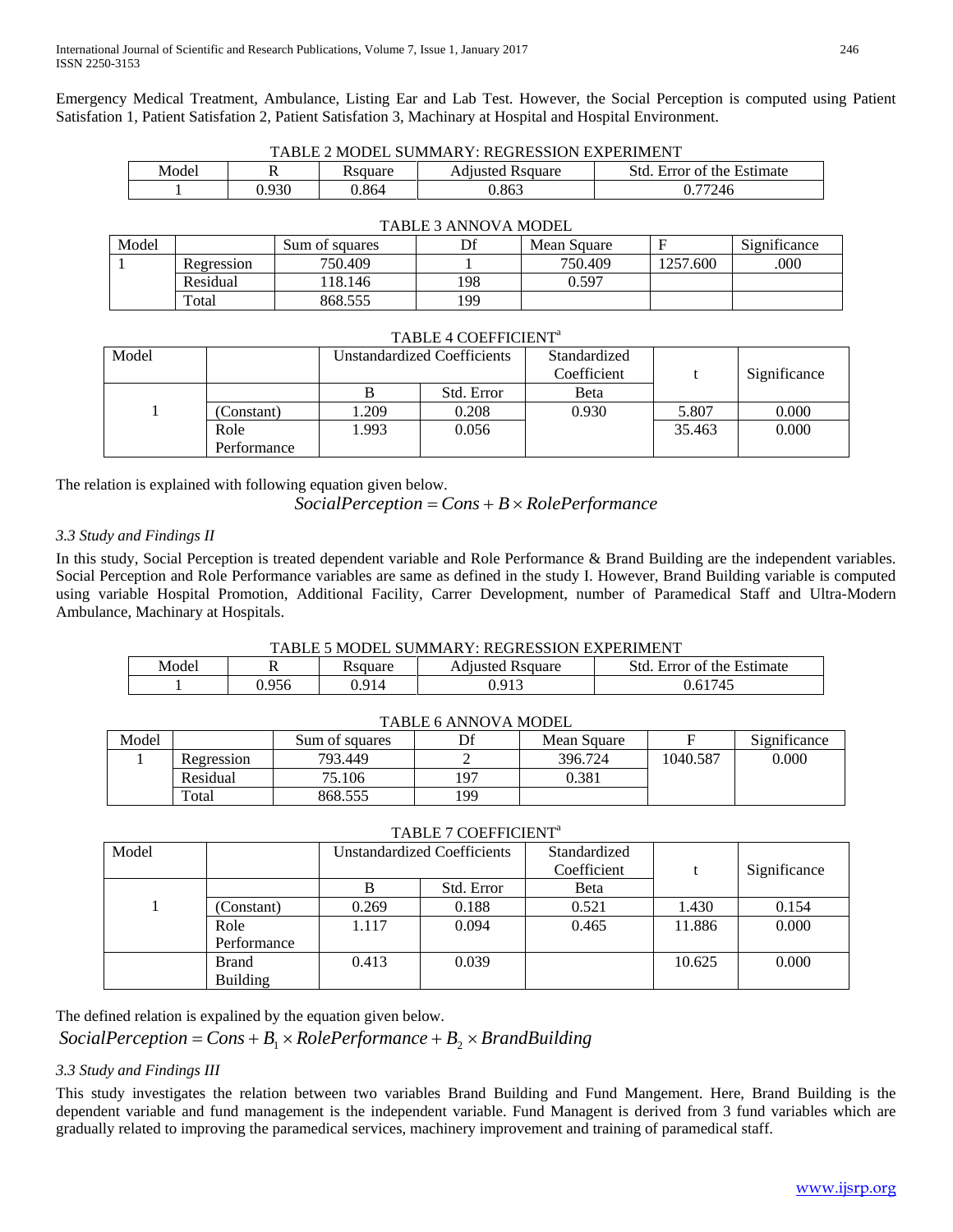## TABLE 8 MODEL SUMMARY: REGRESSION EXPERIMENT

| Model | . .          | Requare | <b>R</b> square<br>Adiusted | Std.<br>Error of the Estimate        |
|-------|--------------|---------|-----------------------------|--------------------------------------|
|       | 072<br>J.OTZ | 0.760   | 750<br>v. 1 J               | $H \cap \Lambda$<br>,,<br>' 4 U<br>. |

## TABLE 9 ANNOVA MODEL

| Model |            | Sum of squares | df  | Mean Square |         | Significance |
|-------|------------|----------------|-----|-------------|---------|--------------|
|       | Regression | 840.702        |     | 840.702     | 627.736 | 0.000        |
|       | Residual   | 265.173        | 198 | 1.339       |         |              |
|       | Total      | 105.875        | 199 |             |         |              |

#### TABLE 10 COEFFICIENT<sup>a</sup>

| Model |            |       | <b>Unstandardized Coefficients</b> | Standardized<br>Coefficient |        | Significance |
|-------|------------|-------|------------------------------------|-----------------------------|--------|--------------|
|       |            |       | Std. Error                         | <b>B</b> eta                |        |              |
|       | (Constant) | 2.427 | 0.308                              | 0.872                       | 7.870  | 0.000        |
|       | Fund       | 2.204 | 0.088                              |                             | 25.055 | 0.000        |
|       | Management |       |                                    |                             |        |              |

The relation among the variables is identified as follows; *BrandBuilding* = *Cons* + *B* × *FundManagement*

## *3.4 Study and Findings IV*

In this study, Brand Building is explained with the parameters; Fund Management and Role Performance. Brand Building is the dependent variable whereas Fund Management and Role Performance are independent variables.

## TABLE 11 MODEL SUMMARY: REGRESSION EXPERIMENT

| Model | . .            | Rsquare                   | . .<br><b>R</b> square<br>Adjusted | Std<br>$\overline{\phantom{a}}$<br>Estimate<br>the<br>Error<br>ΟĪ |
|-------|----------------|---------------------------|------------------------------------|-------------------------------------------------------------------|
|       | ገ 013<br>U.JIJ | ററ<br>ے -<br>v.o <i>.</i> | വ റെ പ<br>ے ت                      | .96550<br>υ.                                                      |

## TABLE 12 ANNOVA MODEL

| Model |            | Sum of squares | D€<br>ப | Mean Square | Е       | Significance |
|-------|------------|----------------|---------|-------------|---------|--------------|
|       | Regression | 922.235        |         | 461.        | 494.664 | 0.000        |
|       | Residual   | 183.640        | 197     | 0.932       |         |              |
|       | Total      | 105.875        | 199     |             |         |              |

## TABLE 13 COEFFICIENT<sup>a</sup>

| Model |             | <b>Unstandardized Coefficients</b> |            | Standardized |       |              |
|-------|-------------|------------------------------------|------------|--------------|-------|--------------|
|       |             |                                    |            | Coefficient  |       | Significance |
|       |             | в                                  | Std. Error | <b>B</b> eta |       |              |
|       | (Constant)  | 1.682                              | 0.269      |              | 6.244 | 0.000        |
|       | Fund        | 1.155                              | 0.134      | 0.457        | 8.621 | 0.000        |
|       | Management  |                                    |            |              |       |              |
|       | Role        | 1.200                              | 0.128      | 0.496        | 9.352 | 0.000        |
|       | Performance |                                    |            |              |       |              |

The above study concludes the following relation among above variables.

*BrandBuilding* =  $Cons + B_1 \times FundManagement + B_2 \times RolePerformance$ 

## *3.5 Study and Findings V*

Role Performance plays vital role in Brand Building. In this study, Role Performance is independent variable and Brand Building is dependent variable.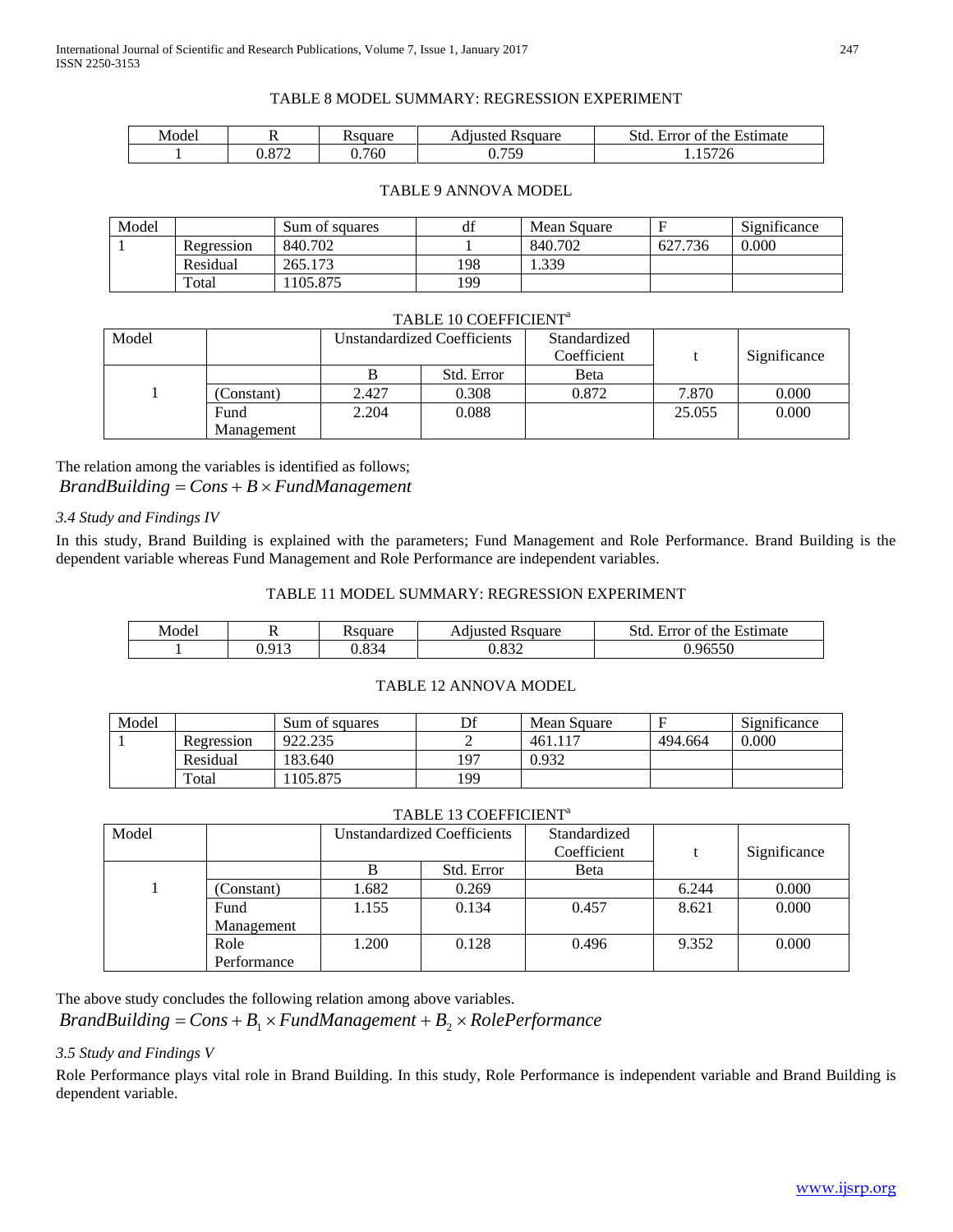#### TABLE 14 MODEL SUMMARY: REGRESSION EXPERIMENT

| Modei | . .            | Resouare                          | <b>R</b> square<br>Adjusted | Std.<br>the Estimate<br>Error of |
|-------|----------------|-----------------------------------|-----------------------------|----------------------------------|
|       | 070<br>v.v / v | $\overline{\phantom{a}}$<br>U.771 | 770<br>۰ ن<br>v.,           | '.13021                          |

| Model | 11             | 0011040<br>suualu        | .<br><b>R</b> square<br>Adjusted | . .<br>.<br>Estimate<br>the<br>. tr<br>±rror of<br>ມ⊍ |
|-------|----------------|--------------------------|----------------------------------|-------------------------------------------------------|
|       | 070<br>v.v / v | $\overline{\phantom{m}}$ | 770<br>,,<br>- 11                | 1.13021                                               |

#### TABLE 15 ANNOVA MODEL

| Model |            | Sum of squares | df  | Mean Square |         | $\sim$<br>Significance |
|-------|------------|----------------|-----|-------------|---------|------------------------|
|       | Regression | 852.955        |     | 855.955     | 667.741 | 0.000                  |
|       | Residual   | 252.920        | 198 | ררר         |         |                        |
|       | Total      | 105.875        | 199 |             |         |                        |

#### TABLE 16 COEFFICIENT<sup>a</sup>

| Model |             | <b>Unstandardized Coefficients</b> |            | Standardized<br>Coefficient |        | Significance |
|-------|-------------|------------------------------------|------------|-----------------------------|--------|--------------|
|       |             |                                    | Std. Error | <b>B</b> eta                |        |              |
|       | (Constant)  | 2.278                              | 0.305      |                             | 7.476  | 0.000        |
|       | Role        | 2.125                              | 0.082      | 0.878                       | 25.841 | 0.000        |
|       | Performance |                                    |            |                             |        |              |

The above study identifies the follwing relation,

*BrandBuilding* = *Cons* + *B* × *RolePerformance*

#### IV. CONCLUSION

Brand building is an important aspect to enhance the quality of medical care and infrastructure. Such efforts lead to enhancement of the social perception of the society towards the quality of medical care delivered to the patients. This perception depends upon the feedback given by the patients and their attendants that will be based on several factors related to physicians, staff and paramedical staff. In this paper, a study has been done to know the role performance of paramedical staff for improving the social perception of the hospital in the society. Five case studies has been performed which are deriving the relations among several parameters; Role Performance, Social Perception, Brand Building and Fund Management.

#### **REFERENCES**

- [1] F. Talib, M. Azam, Z. Rahman, Service quality in health care establishments: a literature review, International Journal of Behavioral & Health Care Research, Vol. 5, No. 1, 2015, pp. 1-24.
- [2] M. Fioroni, G. Titterton, Brand storming: managing brands in the era of complexity, Palgrave Macmillan, 2009.
- [3] S. Sharma, F. Tabasum, S. Khurana, K. Kapoor, Front line worker perceptions of medication safety in India, Theraputic Advances in Drug Safety, Vol. 7, No. 6, 2016, pp. 248-260.
- [4] N. Narayan, Health care providers in Delhi metropolitan cities, Marginalization in Globalizing Delhi, Issue of Land, Livlihoods and Health, Springer, 2016, pp. 307-325.
- [5] A. Abdulrahaman, Influence of national culture on the social construction of health care quality, Doctoral Thesis, University of Surrey, 2016.
- [6] K. Tiwari, S. Kumar, P. Singh, A review on effective role performance of private medical institutes towards society, International Journal of Business Management, Vol. 3, No. 12, 2015, pp. 25-30.
- [7] S. E. Humphre, J. D. Nahargang, F. P. Morgeson, Integrating motivational, social and contextual work design features: a meta analytic summary and theoretical extension of work design literature, Journal of Applied Psychology, Vol. 92, No. 5, 2007, pp. 1332-1356.
- [8] P. Padma, P. S. Lokachari, R. Chandrashekharan, Strategic action grids: a study in Indian hospitals, International Journal of Health Care Quality Assurance, Vol. 27, No. 5, 2014, pp. 360-372.
- [9] B. Bhattarai, S. Kandel, N. Adhikari, Perception about the role of anesthesia and anesthesiologist among the paramedical staffs: perspective from a medical college in Nepal, Kathmandu University Medical Journal, Vol. 10, No. 2, 2012, pp. 51-54.
- [10] N. Hatam, M. T. Jalali, M. Askarian, E. Kharazmi, Relationship between family-work and work-family conflict with organizational commitment and desertion intension among nurses and paramedical staff at hospitals, International Journal of Community based Nursing and Midwifery, Vol. 4, No. 2, 2016, pp. 107-118.
- [11] S. Shishehgr, M. Dolatian, M. Bhaktiyari, M. A. Majid, A survey of relationship between social support with quality of life as well as stress among pregnant women referred to Shahryar Hospital affiliated to social security organization in 1391, Advances in Nursing and Midwifery, Vol. 23, No. 81, 2013, pp. 1-5.
- [12] S. C. Joshi, V. Diwan, A. J. Tamhaukar, R. Joshi, H. Shah, M. Sharma, A. Pathak, R. Macaden, C. Stalshy, C. Lundbarg, Qualitative perceptions of hand hygiene among hospital staff in a rural teaching hospital in India, Journal of hospital Infection, Vol. 80, No. 4, 2012, pp. 340-344.
- [13] S. Arun, To study awareness and willingness of eye donation among paramedical workers, Journal of Clinical Ophthalmology & Research, Vol. 3, No. 2, 2015, pp. 95-97.
- [14] R. Ahlawat, V. Kumar, A. K. Gupta, R. K. Sharma, M. Minz, V. Jha, Attitude and knowledge of health care workers in critical areas towards deceased organ donation in a public sector hospital in India, National Medical Journal of India, Vol. 26, No. 6, 2013, pp. 322-326.